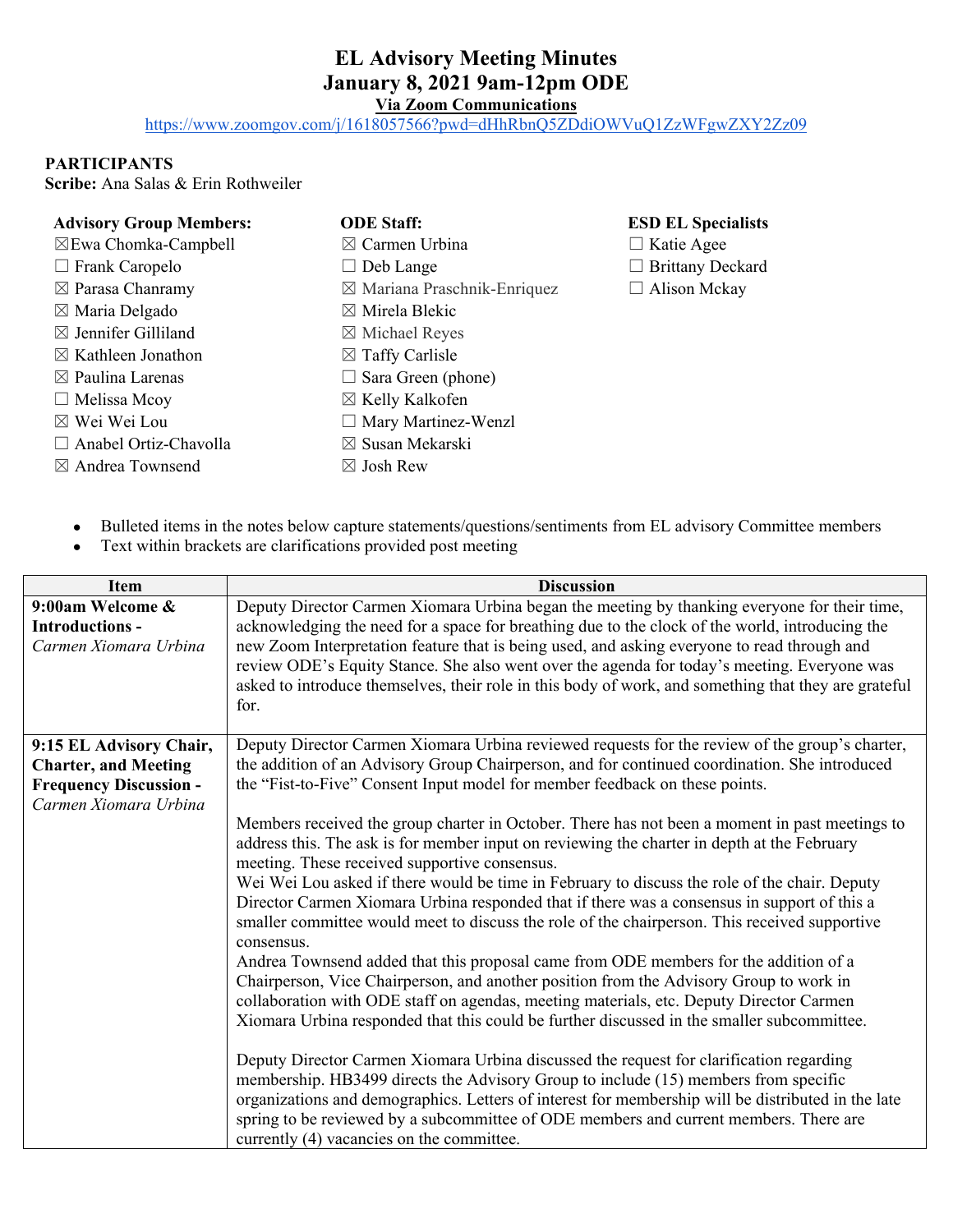|                                            | Ewa Chomka-Campbell asked for clarification regarding the current ORS 336.076 referenced. Is<br>the group transitioning to the official group that addresses the ORS requirement? Mariana<br>Praschnik-Enrquez responded that a different EL Advisory group did exist that had close to 60<br>members that were split into several different groups - this group was focused on establishing the<br>rules for HB3499. Deputy Director Carmen Xiomara Urbina added that yes this is the official<br>group.<br>Wei Wei Lou asked for clarification regarding the roles represented. Deputy Director Carmen                                                                                                                                                                                                                                                                                                                                                                                                |
|--------------------------------------------|---------------------------------------------------------------------------------------------------------------------------------------------------------------------------------------------------------------------------------------------------------------------------------------------------------------------------------------------------------------------------------------------------------------------------------------------------------------------------------------------------------------------------------------------------------------------------------------------------------------------------------------------------------------------------------------------------------------------------------------------------------------------------------------------------------------------------------------------------------------------------------------------------------------------------------------------------------------------------------------------------------|
|                                            | Xiomara Urbina responded that these come directly from the legislature.<br>Maria Delgado asked if the (4) vacancies will be filled from past members or if this is a chance to<br>ask for new members. Maria asked if there could be student representation. Deputy Director<br>Carmen Xiomara Urbina responded that this is an opportunity to model the process of engagement<br>that the Latino/a/x Group did in recruiting and appointing members. It included the submission of<br>letters of interest that were then reviewed by an ad hoc group. This is part of the charter that will<br>be reviewed by the group. Inclusion of student voices can absolutely happen.                                                                                                                                                                                                                                                                                                                            |
|                                            | Deputy Director Carmen Xiomara Urbina discussed the need for more frequent meetings of this<br>group. She acknowledged that the purpose of this community is to advise on the overarching EL<br>world represented in ODE work and that quarterly meetings are not enough. The request was to<br>meet monthly and reevaluate in June. Mariana Praschnik-Enriquez added that should the group<br>move to monthly meetings the April and July dates that have been previously set would not<br>change.                                                                                                                                                                                                                                                                                                                                                                                                                                                                                                     |
|                                            | Ewa Chomka-Campbell asked what other reports or outcomes are explicitly asked of this group<br>and how would more frequent meetings address those. We don't want to meet just for the sake of<br>meeting, but firmly ground the meetings in the required deliverables of the group. Deputy Director<br>Carmen Xiomara Urbina responded that the agendas will be very intentional in order not to waste<br>anyone's time and so that those deliverables are met. This request was made by the Advisory<br>Group. Ewz Chomka-Campbell requested that ODE create a one-pager that outlines the<br>deliverables expected of the group for the group to review in order to inform future meetings.<br>Will all of the meetings be in person? Using an online video platform is very helpful. Is there an<br>intention to mix and do in-person and online? Deputy Director Carmen Xiomara Urbina responded<br>that there will be a move to be flexible to meet the needs of Group members, by connecting both |
|                                            | in-person and online meetings.<br>Andrea Townsend added that more frequent meetings would be beneficial in order to discuss<br>items/issues that are important to the work of this group that are often skipped over because of lack<br>of discussion time.                                                                                                                                                                                                                                                                                                                                                                                                                                                                                                                                                                                                                                                                                                                                             |
|                                            | Parasa Chanramy added that a proposal on the frequency of meetings and the scope of work should<br>come from the core group that will be created (the Chair, Vice Chair, other Group member, and<br>ODE staff).                                                                                                                                                                                                                                                                                                                                                                                                                                                                                                                                                                                                                                                                                                                                                                                         |
|                                            | Deputy Director Carmen Xiomara Urbina summarized that there will not be a "Fist to Five"<br>consensus on this, that instead it will become an agenda item for the small collaborative group to<br>discuss/organize and then present to the full Group.                                                                                                                                                                                                                                                                                                                                                                                                                                                                                                                                                                                                                                                                                                                                                  |
|                                            | Deputy Director Carmen Xiomara Urbina outlined what members can expect in terms of<br>communication from ODE pre/post-meetings. ODE will post Public Notices 10 days prior to the<br>meeting, language and agendas will be added to the calendar invite 1 week prior to the meeting,<br>and a gentle reminder, the agenda, and information about public invites will be sent out a few days<br>prior to the meeting.                                                                                                                                                                                                                                                                                                                                                                                                                                                                                                                                                                                    |
| 9:30 LatinX Plan Update<br>- Michael Reyes | Michael Reyes began by giving some background about himself and his journey to come to work<br>for ODE and the LatinX program. He shared that the full Advisory Group has been established.<br>There are (24) members, (4) of which are student representatives. The first meeting was held on<br>December 18, 2020. This group will meet monthly for a while and then transition to every other<br>month. Michael invited members of this group to attend future meetings via the conference line.                                                                                                                                                                                                                                                                                                                                                                                                                                                                                                     |
|                                            | Key issues that this Group will address include the Governor's proposed budget for funding,<br>developing a full Latino Student Success Plan - includes feedback, community engagement/input,<br>State Board of Education approval - and will develop and release a new RFA in the early summer.                                                                                                                                                                                                                                                                                                                                                                                                                                                                                                                                                                                                                                                                                                        |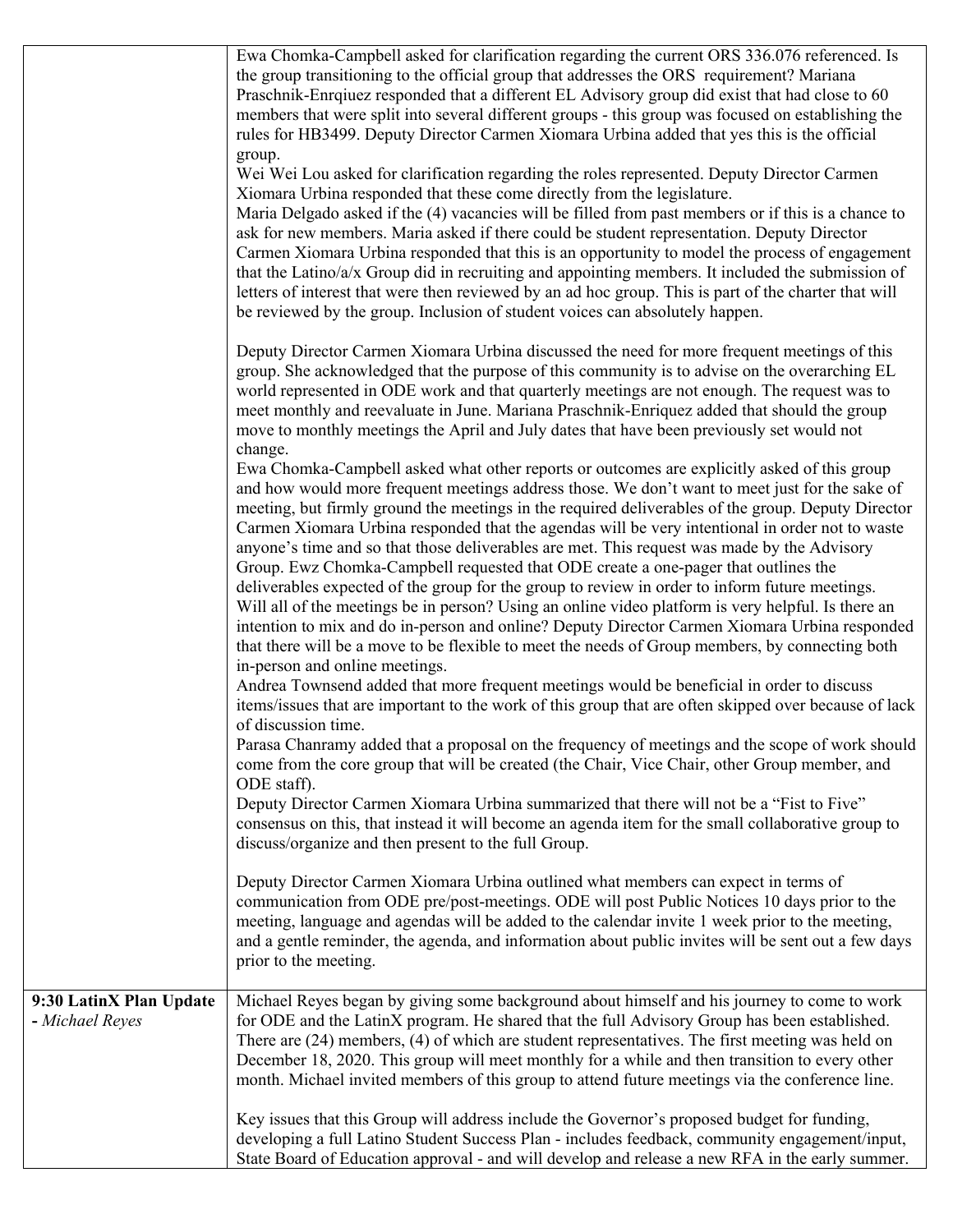| responded that yes there is disability representation on the Advisory Group.                                                                                                                                                                                                                                                                                                                                                                                                                                                                                                                                                                                                                                                                                                                                                                                                                                                                                                                                                                                                                                                                                       |
|--------------------------------------------------------------------------------------------------------------------------------------------------------------------------------------------------------------------------------------------------------------------------------------------------------------------------------------------------------------------------------------------------------------------------------------------------------------------------------------------------------------------------------------------------------------------------------------------------------------------------------------------------------------------------------------------------------------------------------------------------------------------------------------------------------------------------------------------------------------------------------------------------------------------------------------------------------------------------------------------------------------------------------------------------------------------------------------------------------------------------------------------------------------------|
| Josh Rew presented a new ODE data effort being created. He asked if there is a need for him and<br>Noelle Gorbett to come back and present again, they are more than happy to do so. ODE plans to<br>pilot a student level survey concerning certain constructs that will be measured around student<br>success. It will be administered from grades 3-11 in English and Spanish - future years will see<br>more languages provided. It is an online survey, but accessibility issues are being considered. Each<br>grade level will focus on a different content area, English language, math, and science. Future<br>versions of the survey will include other content areas. The content areas have 2 constructs: core<br>and grade level. The core constructs are access to learning resources, sense of belonging,<br>opportunity to learn, and self-efficacy. Grade level constructs include well-rounded education,<br>extracurricular engagement, and post-graduation planning.                                                                                                                                                                            |
| Noelle Gorbett added that the survey has been reviewed to ensure that the questions are written<br>without bias and adhere to the Sensitivity Review Guidelines. The survey should be accessible to<br>all students free of emotionally-charged issues. A meeting will be held January 21, 2021 to share<br>this survey with community members and partners. There will be a brief training on the Sensitivity<br>Guidelines document.                                                                                                                                                                                                                                                                                                                                                                                                                                                                                                                                                                                                                                                                                                                             |
| Ben Wolcott presented an update on the ELPA Testing for 2021. Guidance will be published today<br>regarding the ELPA testing. There will be ELPA testing, but there will be some flexibility allowed<br>in how it will be administered. There is no expectation for districts to test everyone - that will be<br>determined by districts and local health authorities. There is no remote version of this test;<br>however that does not mean universal testing as health and safety concerns can be considered.<br>Parents and families control whether students participate - they must give clear consent and have<br>clear acceptance by the district before students will be tested. This will not be a permanent/ongoing<br>feature, but is special due to the COVID pandemic. The test window is from February 9, 2021 -<br>April 30, 2021. Districts will get scores in time for required reporting. ELP scores are still required<br>for exiting decisions. There will be another unique screening opportunity - students not able to<br>participate in the summative testing can do the ELPA screener. Those scores can be used in exiting<br>decisions. |
| Andrea asked if there was anything about accountability in regards to the ELPA testing. Ben<br>Wolcott responded that he does not handle anything regarding accountability. Josh Rew added that<br>more information regarding this will come soon. ODE plans to submit a waiver to the Federal<br>Department of Education and to create backup plans to address accountability and flexibilities. He<br>expressed that this specifically would be a great discussion point for a future Advisory meeting.                                                                                                                                                                                                                                                                                                                                                                                                                                                                                                                                                                                                                                                          |
| Assistant Superintendent Scott Nine presented on behalf of Director Colt Gill, who was pulled into<br>a planning meeting for a press conference. He began by presenting Governor's Brown's direction<br>regarding Ready Schools Safe Learners. Governor Brown on December 23rd directed ODE and<br>OHA to turn opening decisions for schools over to local authority. This was not an order to<br>immediately return to school. There were 5 directions given:<br>1. Work together to return to in-person instruction by February 15, 2021<br>2. Partner with OHA to provide onsite COVID testing at schools<br>3. Health metrics for returning transition from requirements to advisements<br>4. Review and update the Advisory Health metrics<br>5. Align RSSL guidance and OSHA rules to ensure health and safety procedures/protocols<br>are included<br>Assistant Superintendent Scott Nine presented the most recent updates to the RSSL Guidance that<br>adhere to the new directions given by Governor Brown. These are being presented at this meeting                                                                                                    |
| and other meetings to get feedback and edits made before February 15th. Sessions were held with                                                                                                                                                                                                                                                                                                                                                                                                                                                                                                                                                                                                                                                                                                                                                                                                                                                                                                                                                                                                                                                                    |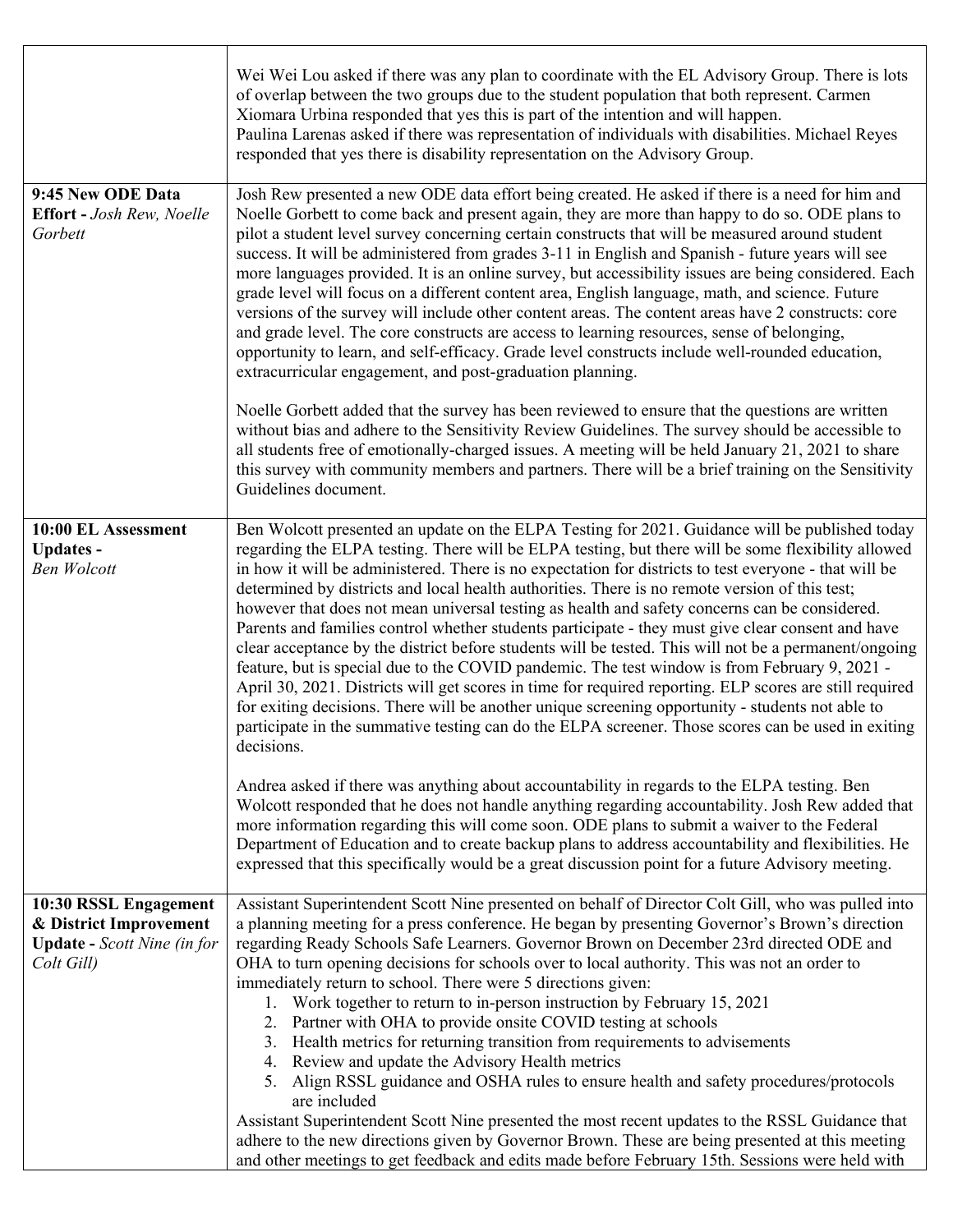|                                                                                                                   | Oregon Educators to collect feedback and concerns, prior to the new directive from Governor<br>Brown, regarding RSSL. A summative report was created from these sessions and will be provided<br>for review. Assistant Superintendent Scott Nine outlined possible updates to the RSSL guidelines.<br>He presented the possibility of conducting school outside during the spring, as an alternative for in-<br>person learning. Assistant Superintendent Scott Nine presented the key questions that ODE would<br>like responses to before the next update.                                                                                                                                                                                                                                                                                                                                                                                                                                                                                                                                                                                                                                                                                                                                                                                                                       |
|-------------------------------------------------------------------------------------------------------------------|------------------------------------------------------------------------------------------------------------------------------------------------------------------------------------------------------------------------------------------------------------------------------------------------------------------------------------------------------------------------------------------------------------------------------------------------------------------------------------------------------------------------------------------------------------------------------------------------------------------------------------------------------------------------------------------------------------------------------------------------------------------------------------------------------------------------------------------------------------------------------------------------------------------------------------------------------------------------------------------------------------------------------------------------------------------------------------------------------------------------------------------------------------------------------------------------------------------------------------------------------------------------------------------------------------------------------------------------------------------------------------|
|                                                                                                                   | Maria Delgado brought forward that some families that she is connected with did not receive<br>support during the pandemic. They contracted COVID, were unable to work, did not receive funds.<br>How will it be ensured that those students don't go to school sick? There is a group of parents in<br>Clackamas pressuring to be able to go back to school, and not everything seems to be in line for<br>this to happen. How can we ensure that it will not be spread through schools? Assistant<br>Superintendent Scott Nine acknowledged how difficult all of this is. He would like to know more<br>about what people were expecting and what didn't happen in terms of funding. The Governor's<br>direction is to move the responsibility of tracking to the district and community and that the State<br>is providing support. He urged everyone to participate in a provided survey to raise more details<br>and a deeper discussion.                                                                                                                                                                                                                                                                                                                                                                                                                                     |
|                                                                                                                   | WeiWei Lou asked for clarification on who makes the final decision on going back to school. Is it<br>ODE, the district, a parent? How do teachers work if their class is the hybrid model? What do we<br>do about busing? Lunch? Are the supportive pieces ready for return or do we need to wait to<br>reopen? What about teachers and the vaccine? Assistant Superintendent Scott Nine responded that<br>under the current guidance a family can choose to use a distance-learning option in every district.<br>We are now in a moment of transition for the State as we are passing the responsibility of deciding<br>to continue distance-learning or returning to in-person learning over to the districts/local authority.<br>This means there will be a wide range of responses on this from the districts/communities. They<br>are beginning to ask all of the small details, i.e. transportation and lunching, that are the decisions<br>of the individual districts. They are not required to have approval from their local health authority,<br>but collaboration is highly recommended. Governor Brown is pushing for the vaccine to be<br>available to educators in Phase 1B. Some smaller counties have begun to vaccinate educators.<br>There is no clarity on an overarching timeline for this, but there is hope that by the 19th there will<br>be more clarity. |
|                                                                                                                   | Paulina Larenas asked if districts can decide when to return, how is equity going to be<br>incorporated? Specifically in terms of transportation needs. Assistant Superintendent Scott Nine<br>responded that this feedback is appreciated and useful. There are new resources from the federal<br>government that could help us with implementing going back to school. Equitable decision-making<br>and engagement is a question that is being asked in our survey, in terms of how it could be<br>established and implemented. Paulina also asked that we consider the undocumented families; they<br>do not receive support or funding from the CARES Act.                                                                                                                                                                                                                                                                                                                                                                                                                                                                                                                                                                                                                                                                                                                     |
|                                                                                                                   | Parasa Chanramy expressed gratitude for ODE's work in being responsive and convening with the<br>different stakeholders regarding this discussion. She shared the need to capture the "bright spots"<br>that have come from all of this.                                                                                                                                                                                                                                                                                                                                                                                                                                                                                                                                                                                                                                                                                                                                                                                                                                                                                                                                                                                                                                                                                                                                           |
|                                                                                                                   | Deputy Director Carmen Xiomara Urbina asked if a meeting could be held specifically for the<br>Latino/a/x & Indigenous Advisory Group in order to enter into this discussion regarding RSSL.<br>Michael Reyes responded that some members have been included in other scheduled meetings for<br>this. Assistant Superintendent Scott Nine also responded that this could be discussed and organized<br>outside of this meeting if needed.                                                                                                                                                                                                                                                                                                                                                                                                                                                                                                                                                                                                                                                                                                                                                                                                                                                                                                                                          |
| 11:30 HB3499: EL<br><b>School &amp; District</b><br><b>Improvement Update -</b><br>Mariana Praschnik-<br>Enriquez | Mariana Praschnik-Enriquez shared an update on where the HB3499 team is on the Directed<br>Funding process, specifically the process and needs assessment portions. This is the first time that<br>ODE is engaging in Directed Funding and this type of district accountability. Details regarding this<br>discussion were presented at the special meeting that was held on December 16, 2020. There are<br>three different district categories: directed funding, monitoring, and reclassified. Monitoring status<br>can last up to 3 years and districts will be labeled in this category if they score as limited progress                                                                                                                                                                                                                                                                                                                                                                                                                                                                                                                                                                                                                                                                                                                                                     |